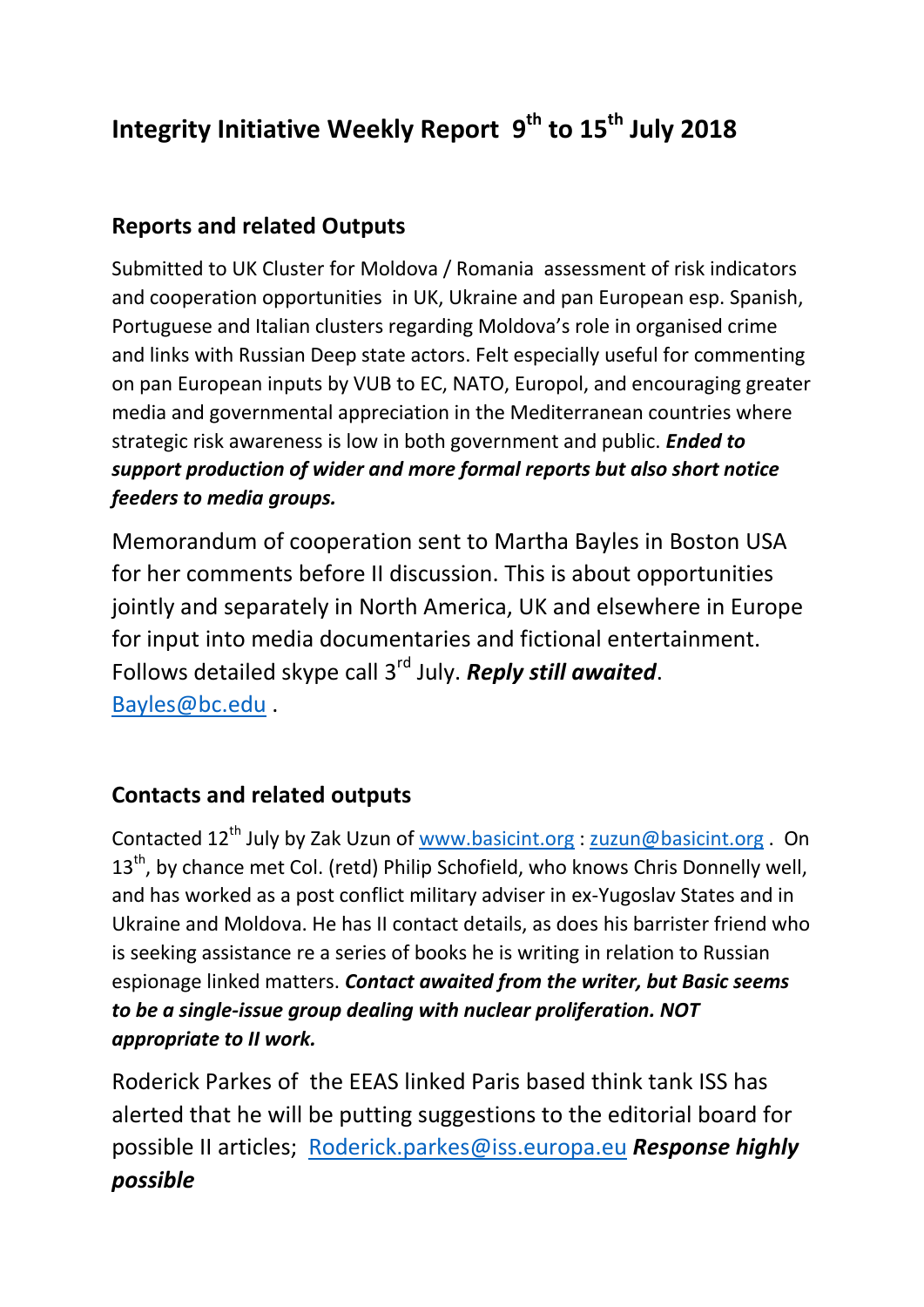Correspondence has been exchanged with Nigel Gould – Davies following his week commencing  $2^{nd}$  July presentation, reassuring him that Spain is one of the key Russian linked organised crime, corruption and military relevant countries and that material will be fed into the Cluster. *Continuing actively*

## **Meetings and related Outputs**

Attended the Neal Stewart event at 2TP. Adviser to SNP Westminster front bench. Supported Chris Hernon on the importance of following David Leask of The Herald re collusion with Russian dirty money. It is clear from NS' warnings that there is still widespread lack of interest in Russian influence among significant political groups in Scotland, with considerable sympathy for Russia. Highlighted to NS academic sympathies were also strong and the significant Russian speaking presence in private schools and in the Universities could fuel such attitudes.

#### **Week and month ahead**

The report on Moldova (also Romania and Odessa region of Ukraine) will be the template for early reports on Armenia where new Europol information may be useful in raising awareness, and Canada in relation to Russian activity in Africa which has impacted on major Canadian mining companies. An early report is needed on Russian private military companies there and – not unrelated – updating media contacts on these issues.

A list of contacts who expressed interest in collaboration on podcasts , articles etc. will be made arising from attendance at the CVHF – Chalke Valley History Festival  $29^{th}$  June to  $1^{st}$  July. Prof. Jeremy Black, who has already been in contact, Rowland White re Russia in Africa, and Nicholas Jellicoe ( Earl Jellicoe) who might be interested in cooperation on Black and Baltic Sea issues. *The project was briefly described at CVHF to Michael Gove. Early follow up with contacts to be made - RW and NJ.* 

Keep pressure on Martha Bayles. And draft the PowerPoint and speaking notes and Commentary for early August delivery to the Cambridge Economic Crime Symposium ahead of  $7<sup>th</sup>$  September presentation there on Russian speaking criminality on the external borders of the EU.